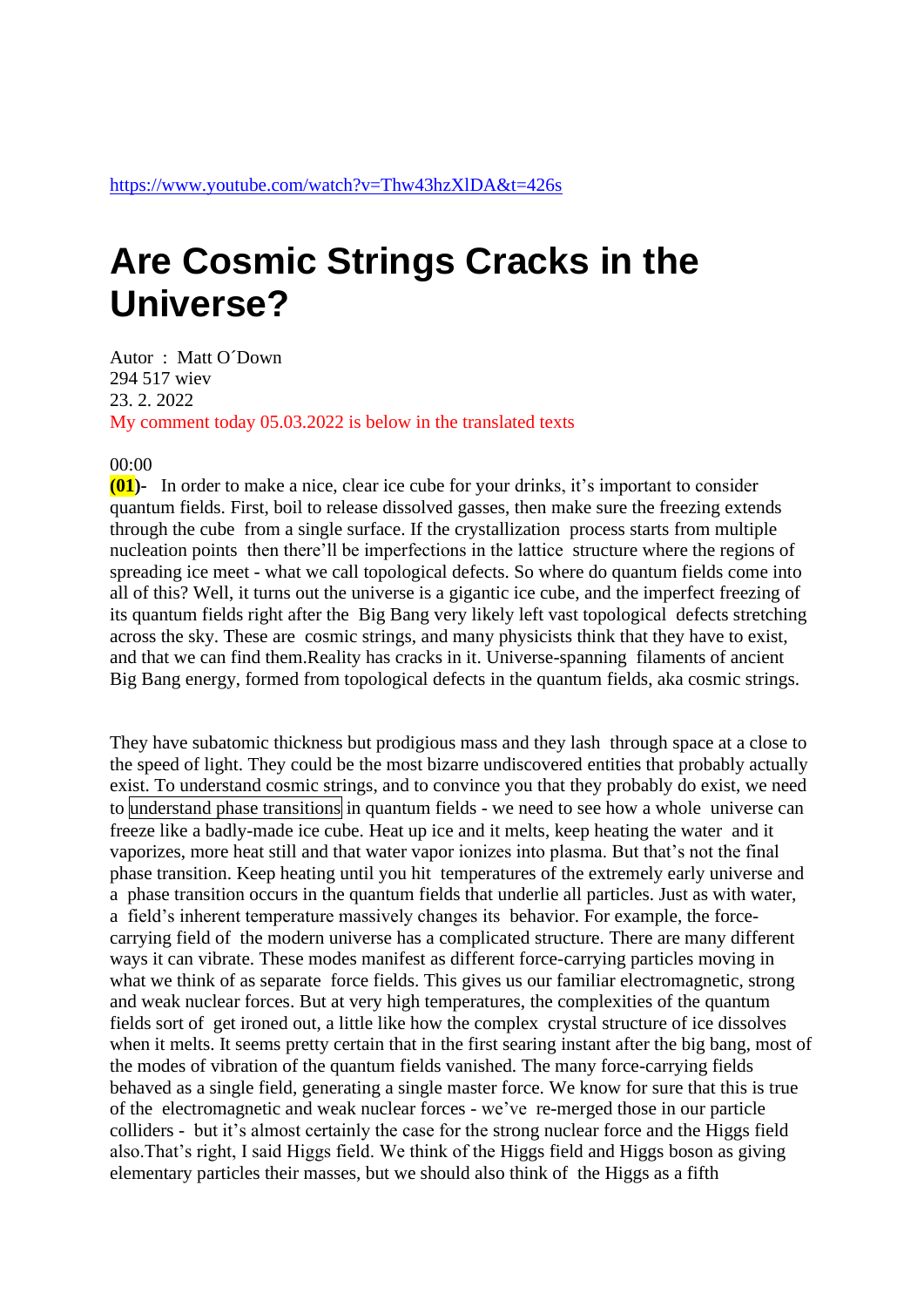fundamental force, because it arises from the same field structure as the other non-gravity forces. And it's the freezing of this field that can give us our cosmic strings. Now a quantum field is just some numerical property that the fabric of space can have.The field at any point can oscillate around that value, and those oscillations can have quantized energy states. These vibrations can move through space, and we see them as particles. A field's numerical value is called its field strength and it depends on the amount of energy in the field, sometimes in complex ways. In the absence of particles, a field will always drop to the nearest minimum in energy - this is the vacuum state of the field.In the early universe, the Higgs field had a very simple response to changes in energy, with a single minimum value, and even this vacuum state still contained a lot of energy. The shape of this so-called potential curve depends on the temperature. As the universe expanded and things cooled down, the Higgs field potential developed a bump.The lowest energy value was no longer a single number - instead new minima appeared around the old value. Actually, the Higgs field is really characterized by two numbers - a pair of field strengths, and so the new minimum formed a ring around the old minimum, resembling an item of festive Mexican headwear. So, quite suddenly the Higgs field everywhere in the universe found itself sitting at a higher energy than it needed. It was momentarily stable at that point, just like a ball sitting at the top of a hill.But the slightest quantum jiggle would send the ball, or the Higgs, rolling down in a random direction. And that's what happened. Here and there across the universe, the Higgs field started falling towards the new vacuum state - we call this vacuum decay. Neighboring points in a field drag on each other, pulling them towards the same value, just like how the magnetic dipoles in a ferromagnet drag each other into alignment.

………………………………………………………………………………………………..

**(01) -** In order to make a nice, clear ice cube for your drinks, it's important to consider quantum fields. First, boil to release dissolved gasses, then make sure the freezing extends through the cube from a single surface. If the crystallization process starts from multiple nucleation points then there'll be imperfections in the lattice structure where the regions of spreading ice meet - what we call topological defects. So where do quantum fields come into all of this? Well, it turns out the universe is a gigantic ice cube, and the imperfect freezing of its quantum fields right after the Big Bang very likely left vast topological defects stretching across the sky. These are cosmic strings, and many physicists think that they have to exist, and that we can find them.Reality has cracks in it. Universe-spanning filaments of ancient Big Bang energy, formed from **topological defects in the quantum fields**, aka cosmic strings. ( *The quantum world rules on the scales of the microworld because this state is "crumpledpacked space-time itself, it is the" foam "of dimensions, the interaction of curved states of dimensions. The quantum field is essentially a" slide-projection " the state of "points and gaps"; "zeros and ones"; "nothing and something"; "clusters and non-clusters". curves of grav gravitational fields ', ie a little crooked dimension, so it is a transition from many curved states of space-time to less and less crooked states of space-time…, the universe expands, ie its curvature unfolds, which is supposed to disappear sometimes in big big-Thus: Big-bang is such a "quick-jump transition" from a state of flat space-time \* (before the big bang) to a state of the opposite = very crooked = "foam of space-time"; now genesis of changes-changes (alternation of symmetries with asymmetries) these curvatures in the direction of "from the" big bang foam "to a flat empty vacuum in a future big crash." However, it is still interesting that between these two end states of the dynamic Universe, ie "initial state = big-bang" and "end state = big-crunch", there is an event based on the principle of alternating symmetries with asymmetries not only "unpacking" the dimensions of "foam" "Into global-space-time (between galaxies), but in the" initial foam "there is also the packing of 3 + 3 dimensions of space-time into those" packages-geons-balls "=*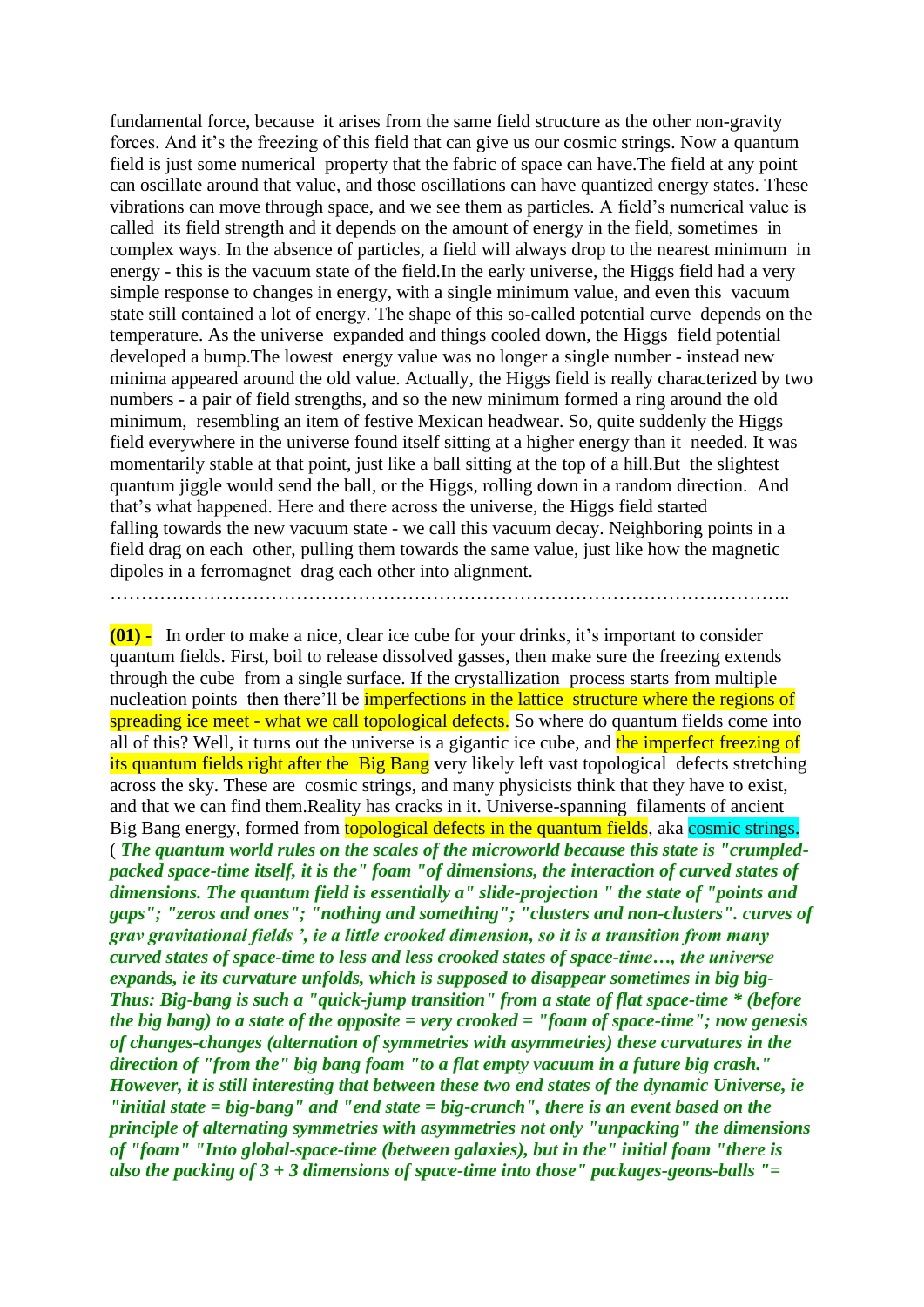*elementary particles of matter, where moreover those elements are pyramidally transformed - conglomeration they cluster into more complex structures, ie into atoms, molecules, compounds. And the pyramidal sequencing sequence "runs" even as clusters of dust + stars + galaxies. And even in the middle of the genesis of the universe from big-bang to bigbust, not only is the initial foam "curved" by "unpacking" space-time, but even another "foam" is "born" in a vacuum, that is, on smaller and smaller scales over time -space, the foam in this vacuum is even finer than the "initial post-bang foam"…, as if another new space-time was born "from the depths of the Planck vacuum"***.**) They have a subatomic thickness but amazing mass and rush through space at speeds close to the speed of light. These may be the most bizarre undiscovered entities that **probably actually exist.** (Probably there are collapsed wave packages = clusters of dimensions of quantities Time and Length. In the HDV concept, the "phase" transition could be the development of "dimension curvature" until the topological dimension "collapses" into a closed curve. As long as the dimension was still curved and curved, but still in an unclosed shape, it was \* *water* \*, but after the packingpacking to the closed curve was completed, there was a "jump" in phase and it was *steam*…) To understand the cosmic strings and convince you that they probably exist, there are probably packed wave packs  $=$  balls of Time and Length dimensions.) in quantum fields - we need to see how the whole universe can freeze like a poorly made ice cube. We need to understand the phase transitions. Heat the ice and it melts, continue to heat the water and it evaporates, still warm and the water vapor ionizes to the plasma. But this is not the last phase transition. Continue warming until you reach the temperatures of the extremely early universe and a phase transition occurs in the quantum fields that underlie all particles. (The basis of all particles are "packages" of packed dimensions… they are born in a boiling plasma and this is a foamy state of curved dimensions…).

As with water, the field's own temperature significantly changes its behavior. (Certainly... changes from the curvature of packaged packages.). For example, the force field of the modern universe has a complicated structure. (In your view, however, it's a different vision than in HDV.) There are many different ways it can vibrate. (Vibration is a kind of "boilingswirling" but a dimension of the true dimensions of the cosmic dimensions, which are real artifacts; strings are a "out of nowhere" invention, and I understand that even these supernatural beings can vibrate). These modes ( "mods are strings" and from what? ) Manifest themselves as (like the devils in Hell they also manifest themselves)… various force-bearing particles ( "modes" carry force and devils carry two horns on their heads…) moving in what we consider separate force fields. ( Or space-time itself. Do you have modes "in the fields of force themselves, and where did the" field "take strength? Did the modes give that field strength?) ( "What" gives us physicists, forces? The movement of modes in the "field" gives you strength? Gives me the strength "movement of packages" (packed from dimensions) in that field  $= 3 + 3D$  space-time, which is "mass shift by dimensions space-time"). But at very high temperatures, the complexity of quantum fields somehow equalizes, ( different "bounded" curvature fields of dimensions in different states = curvatures change to a "common foam", why not?) A bit like dissolving a complex crystalline ice structure, (about that I speak ..) when it melts. It seems quite certain that in the first burning moment after the Big Bang, most of the vibrational modes of quantum fields disappeared.

(Modes disappeared? Maybe because the original foam = boiling vacuum = plasma, it was a "chaotic foam" and…and only then "clones = packages of precise packaging into precise geomentions, conglomerations of those curvatures - were realized - Finally understand that your vision filter turns HDV into string theory, which you then bend that some fashions make power and it buys into fields and other nonsense…) Many force-transmitting fields acted as a single field and generated a single main force. ( One original first foam of chaotic space-time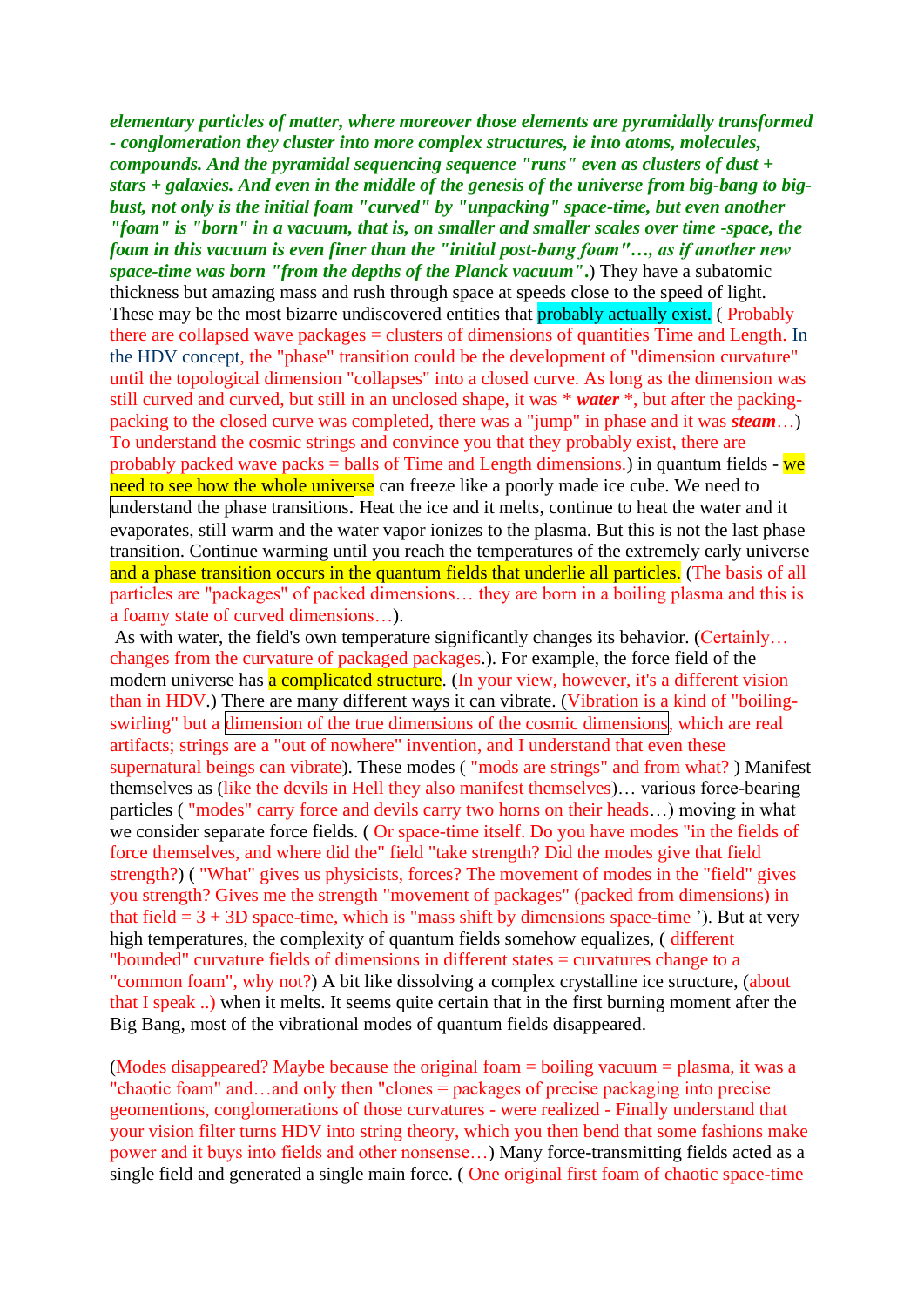dimensions gradually expands into "special curvatures of dimensions", etc…). We know for sure that this is true of electromagnetic and weak nuclear forces - we have reunited them in our accelerator particles - ( In accelerator particles you accelerate particles, but by colliding those particles you do not "produce" a common field for the three forces !!) That's true, he said I'm Higgs Field. ? ( and do you "make" a Higgs field in accelerators?). We think that the Higgs field and the Higgs boson give the elementary particles their mass, ..( particles, perhaps even the Higgs-boson…, which has not yet been produced in-natura as real-fact, only the consequences of collisions  $=$  jets, mathematically calculated "as" higgs-boson), but we should also consider the Higgs field as the fifth fundamental force, because it arises from the same field  $\equiv$  structure identical from the same structure of curved  $3 + 3D$  space-time as other nongravitational forces. And just freezing this field can give us our cosmic strings. ( In boiling foam, "freezing" of sites =bundles of coiled dimensions just means the production-realization of elementary particles, yes, packages are clones with the exact curvature configuration of the dimensions used in the package.). Now a quantum field is just some numerical property that the structure of the universe can have. ( Yes, quantization represents the bundling of dimensions into balls "floating" then in the field = otherwise curved state of space-time). An array at any point can oscillate around this packet value, and these oscillations can have quantized energy states. ( Every crooked state of dimensions is material-forming, that is, a state of matter, or field, or energy ).

These vibrations can move through space and we see them as particles. (Vibration is action and action cannot be a particle of matter… but a packed ball can and does already be an element. The universe is not a bayan and a scammer to use "something out of nothing" to produce.) The numerical value of an array is called its array strength and depends on the amount of energy in the array, sometimes in a complex way. ( Finally, understand that your vision filter turns HDV into string theory, which you then bend in the wrong direction ). In the absence of particles, the field always drops to the nearest minimum of energy - this is the vacuum state of the field. ( The state in which they "boil" - planck lengths oscillate and package into a kind of "dark energy" ). In the early universe, the Higgs field had a very simple response to energy changes with a single minimum value. ( To this day, the Higgs field is only an abstract product in the list of hypotheses ). And even this vacuum condition still contained a lot of energy. ( O.K. because every curvature of dimensions is in principle massforming, mass-producing ). The shape of this so-called potential curve depends on the temperature. ( Temperature is just a state (boiling crumpled space-time)). As the universe expanded and expanded, and things cooled, the potential of the Higgs field developed rapidly. ( ?? mathematical potential? ). The lowest energy value was no longer a single number - instead, new lows appeared around the old value. ( This does not change the principle of realizing matter by packing dimensions ). The Higgs field is actually characterized by two numbers - a pair of field forces, and so the new minimum created a ring around the old minimum resembling a piece of ceremonial Mexican headdress.

<https://www.levneptakoviny.cz/photos/produkty/f/5/5326.jpg?m=1481845096>So suddenly, the Higgs field everywhere in the universe found itself at a higher energy than needed. ( Still, it's just the mathematical fruits of abstract talk that pass the true nature of the Universe.) At that moment, it was stable for a while, as were the spheres sitting at the top of the hill. But the slightest quantum fluctuation would send the ball or Higgs down in a random direction. And that's what happened. Here and there across the universe, the Higgs field began to decline toward a new state of vacuum - we call this vacuum decay. (Again, these are just abstract notions that model "vacuum transformations" ale, but the essence is different. You'll understand when you finally read my HDV honestly). Adjacent points in the field pull each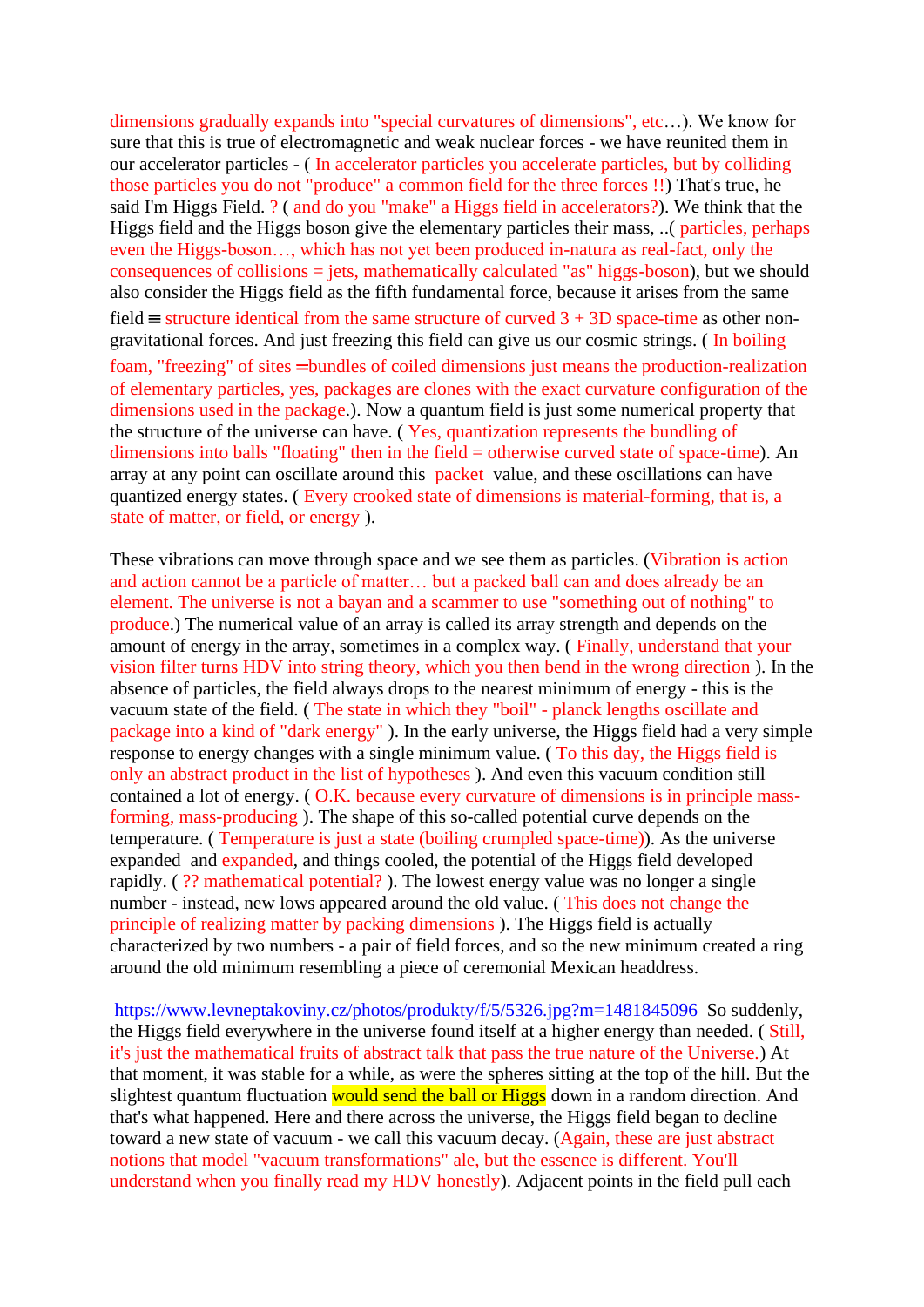other and attract them to the same value, just as magnetic dipoles in ferromagnets pull each other into alignment.

…………………………………………………………………………………………………...

**(02)-** So, when vacuum decay started at one point neighboring points were dragged to the same part of the Higgs minimum. A bubble of this lower vacuum energy was nucleated, and it expanded at the speed of light. Many bubbles would have started at different places across the universe, and when the bubbles found each other and merged, the old, high-energy vacuum was completely erased. Or mostly erased. Just as with ice, topological defects should have formed where these bubbles met. Our ice cube forms sheets, but our Higgs field formed strings. Remember that the vacuum decayed in a random direction towards this circular valley.That means we can ascribe an angle to every point in space defining the relative value of the two components of the Higgs field.We'll call that the phase angle. Across a single expanding region of decaying vacuum, the phase angle would have been similar because these points were all pulled in the direction of the initial nucleation event. But independent bubbles may have very different phase angles. When bubbles met, the Higgs phase angle at the boundary tried to rotate to line up. This led to textures of slowly shifting phase angles across the universe. But if multiple bubbles join with different phase angles then sometimes the lowest energy approach to lining up the phase angles is for them to vary smoothly around a loop - a 2-pi rotation of the phase angle around the intersection. And that left a knot somewhere inside the loop where the fields couldn't align. The Higgs field at the center of that knot was forced to take on the Higgs value at the top of the potential hill rather than the valley. It became a fossil of the ancient, high-energy vacuum that would persists into the modern universe.This sort of swirly topological defect is called a vortex, and we see 2-D versions everywhere from cyclones to swirls of hair on your head. But in a 3-D space, like, you know, actual space, this sort of defect manifests as a cylindrical swirl around a central line.And that central line is our cosmic string. Other topological defects may be possible. For example, a zero-dimensional, point-like topological defect would be a magnetic monopoles, which we talked about recently. There are also ways to produce 2-D defects called domain walls, but that's for another time. OK, so we've managed to freeze the quantum fields amidst the first bawlings of the baby universe and woven some cosmic strings. What do they look like and what do they do? Those phase angles really do prefer to line up, which means the loops around the defect tighten as much as they can. The filament of high vacuum energy is squeezed it down to one-ten-trillionth the width of a proton. And yet it still holds an incredible amount of energy, which gives it the mass of the planet Mars for every 100 meters of length.And these things are long. They started as long as light can travel between the nucleation event and the completion of vacuum decay and then the expanding universe stretched them up to the size of the observable universe. We actually expect multiple nucleation events in each causal horizon, potentially leading to dozens of cosmic strings in a network across the universe.Unlike the topological defects in ice, cosmic strings move and vibrate.They are also under pretty insane tension, so vibrations travel along them at near the speed of light. This inevitably leads to collisions between segments of strings– either two distinct strings or two sections of the same string. When this happens either the two segments pass straight through each other, or they switch partners - they intercommute. If a straight string collides with itself it can cut out a loop. Then, if the loop intersects with itself again, it forms two smaller loops, chopping up into smaller and smaller loops. But larger and larger loops keep forming from the original giant cosmic strings. Over time, the size of the largest loops increases, while at the same time populating the universe with their chopped-up offspring. Once intercommutation occurs, a pair of "kinks" is formed in each of the newly formed strings speed away from each other along the string at near the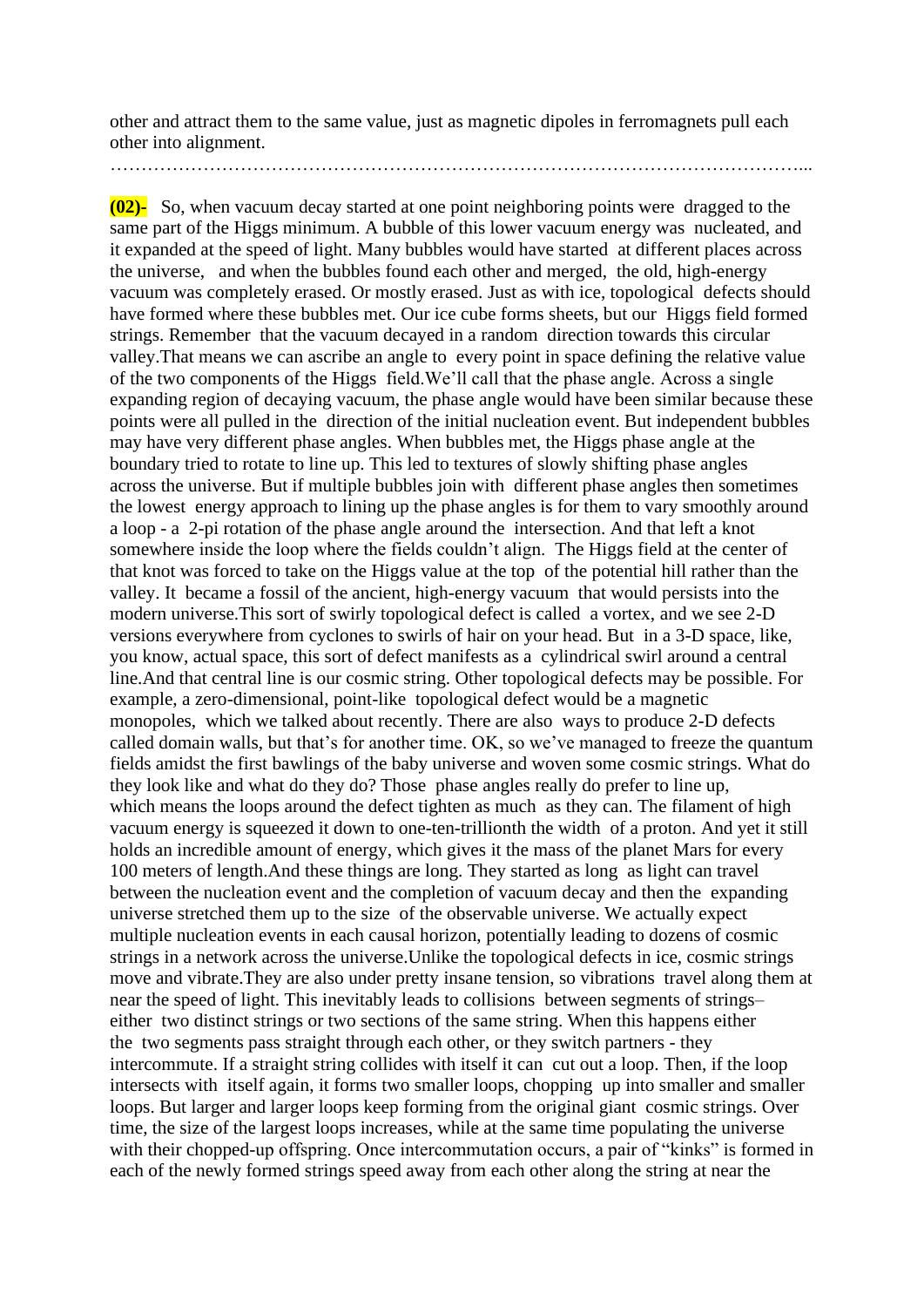speed of light. They're whipped back and forth by the oscillating string, and the incredible mass in the kinks causes them to radiate gravitational waves. In this way cosmic strings shed energy, and so they slowly decay away. Eventually they vanish as the Higgs field smooths itself out across the filament. The smaller the loop size the quicker they evaporate, so the breaking up of loops accelerates their demise. OK, that's what cosmic strings do. Now, how do we find them, assuming they exist? Well let's start with these gravitational waves. That radiation should be emitted in beams in the direction of oscillation of the string,

………………………………………………………………………………………………….

(02) - So, when the decay of the vacuum began at one point, the neighboring points were dragged to the same part of the Higgs minimum. The bubble from this lower vacuum energy (a locality with a certain dimensional curvature "floating" in the environment of otherwise curved dimensions) was nuclear and expanded at the speed of light. Many bubbles would start in different places in space, and when the bubbles were found and combined, the old highenergy vacuum was completely erased. Or mostly deleted. As with ice, topological defects should form where these bubbles meet. (For them, you need artifacts "from reality" not "from Nothing" like strings… blah-blah) Our ice cube forms plates, but our Higgs field forms strings. (And why not a "grainy array of packages"? As coiled dimensions ??) Remember that the vacuum was breaking in a random direction toward this circular valley. This means that we can assign to each point in space an angle defining the relative value of the two components of the Higgs field. (I can assign the location of collapsed dimensions to each point in space (space-time)) We will call this the phase angle. (Bla-bla) Despite a single expanding region of decaying vacuum, the phase angle would be similar because all of these points were drawn in the direction of the initial nucleation event. But independent bubbles can have very different phase angles. (Independent packages can... etc... .etc.) When the bubbles met, the Higgs phase angle at the boundary tried to rotate to align. (The fairy tale is not fancy, you have to try harder) This has led to textures of slowly shifting phase angles across the universe. (Global coupo-galactic universe = warped space-time is represented by texture, it's simply clear...; even that relict map looks almost like a global universe, doesn't it? [http://www.hypothesis-of-universe.com/docs/c/c\\_344.jpg](http://www.hypothesis-of-universe.com/docs/c/c_344.jpg) ) However, if more bubbles combine with different phase angles, then sometimes the lowest energy approach to aligning phase angles is to change continuously around the loop - the rotation of the phase angle around the intersection by 2 pi. And that left a knot somewhere inside the loop, ( [http://www.hypothesis-of-universe.com/docs/c/c\\_411.jpg](http://www.hypothesis-of-universe.com/docs/c/c_411.jpg) imagination knows no bounds, you know what point 7, 8, 22, etc. will look like in that picture. Here's a simple package [http://www.hypothesis-of-universe.com/docs/c/c\\_421.gif](http://www.hypothesis-of-universe.com/docs/c/c_421.gif) but a conglomeration of electrons and protons and neutrons into atoms, that's a damn strong coffee [http://www.hypothesis-of](http://www.hypothesis-of-universe.com/docs/eb/eb_002.pdf)universe.com/docs/eb/eb  $002$ .pdf ) where the field could not be aligned. The Higgs field at the center of this node was forced to take on the Higgs value at the top of the potential hill rather than in the valley. It became a fossil of the ancient high-energy vacuum that persists in the modern universe.

(When you change the scale of relic radiation, the "relic background" may look like this…, can't it? Czech physicists ignore HDV, although a spitting scientist sometimes emerges and declares [http://www.hypothesis-of-universe.com/docs /c/c\\_356.jpg](http://www.hypothesis-of-universe.com/docs%20/c/c_356.jpg) ). This kind of spiral topological defect is called vortex and we see 2-D versions everywhere from cyclones to vortices of hair on your head. But in 3-D space, like, you know, real space, this kind of defect manifests itself as a cylindrical vortex around the center line. (I can find animation images here and there, eg here [http://www.hypothesis-of-universe.com/docs/c/c\\_122.gif](http://www.hypothesis-of-universe.com/docs/c/c_122.gif) ; [http://www.hypothesis-of-universe.com/docs/c/c\\_423.gif](http://www.hypothesis-of-universe.com/docs/c/c_423.gif) ) And this central line is our cosmic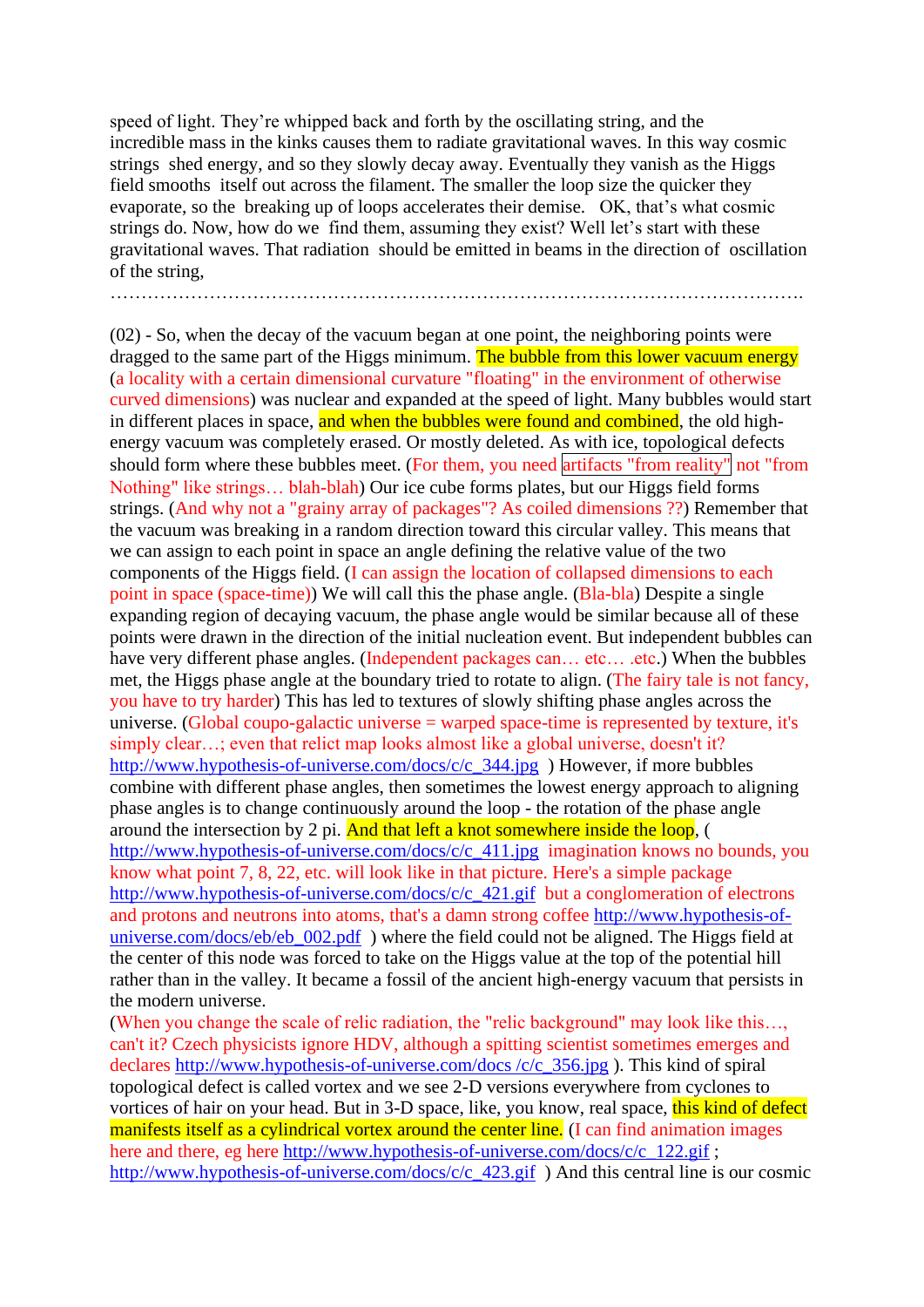string. Other topological defects may be possible. For example, a zero point topological defect would be the magnetic monopoles we talked about recently. There are also ways to create 2-D defects called domain walls, but other times. (These are all models that don't hit the black…) Okay, so we managed to freeze the quantum fields in the middle of the first roars of the children's universe and weave some cosmic strings. What do they look like and what do they do? These phase angles really prefer alignment, which means that the loops around the defect tighten as much as they can. (Geometric shapes "from strings" = strings "can be formed by clouds, [http://www.hypothesis-of-universe.com/docs/c/c\\_285.jpg](http://www.hypothesis-of-universe.com/docs/c/c_285.jpg) , but they are not stringsstrings, but the dimensions of reality  $3 + 3D$  no. ...). A high vacuum energy fiber is compressed up to ten thousandths of a proton. And yet it stores an incredible amount of energy, which gives it the mass of the planet Mars for every 100 meters in length. And these things are long. They began as long as light could travel between nucleation and the completion of the vacuum decay, and then the expanding universe stretched them to the size of an observable universe. In fact, we expect multiple nucleation events in each causal horizon, potentially leading to dozens of cosmic strings in a network (and what is that network ?? ha?) Across the universe. Unlike topological defects in ice, cosmic strings move and vibrate. (In the network... and that network is  $3 + 3D$  spce-time...). They are also under quite insane voltage, so the vibrations propagating along are close to the speed of light. This inevitably leads to collisions between string segments - either two different strings or two sections of the same string. (Sometimes it is a pub, sometimes a buffet, once a restaurant, and sometimes a five-star café ..). When this happens, either the two segments go directly through each other, or they exchange partners - they intercomute. (This can also be said of bundles of coiled dimensions, that their dimensions intersect-intersect at the meeting…, why not?) If a straight string collides with itself, it can cut a loop. (This package of dimensions). Then, if the loop intersects with itself again, it creates two smaller loops, (these two packs) .. which are cut into smaller and smaller loops. (But smaller and larger loops are still forming on smaller packs of the original giant cosmic strings.) Over time, the size of the largest loops increases and at the same time populates the universe with its chopped offspring. Once intercomutation occurs, a pair of "nodes" are formed in each of the newly formed strings, which move away from the string at a speed close to the speed of light. The oscillating string is whipping here and there and the incredible mass in the bend causes it to emit gravitational waves. In this way the cosmic strings release energy (these conglomerates of packages from the dimensions of Lengths and Times such as all interactions of material bodies…) and thus slowly decompose. Eventually, it disappears as the Higgs field smoothes through the fiber. (??) The smaller the size of the loop, the faster they evaporate, so the decay of the loops accelerates their extinction. (A beautiful fairy tale, unfortunately built from fairies and ethereal dancers) Well, that's what cosmic strings do. And now, how do we find them, assuming they exist? Let's start with these gravitational waves. (Which are the waves of the dimensions themselves from the quantities "Length" and "Time") This radiation should be emitted in rays in the direction of the string oscillation,

………………………………………………………………………………………………...

**(03)-** so we might see flashes as these beams pass over our gravitational wave observatories. These are likely too weak to be seen at our current detectors such as LIGO, but future detectors such as LISA might be sensitive enough. Then there's the Pulsar Timing Array - as we've described previously, it detects gravitational waves by looking for irregularities in the period of the fantastically regular flashes of light from pulsars. It also has the potential to spot the tell-tale signals from gravitationally radiating kinks in cosmic strings. The other way to spot cosmic strings also relies on a gravitational effect: gravitational lensing - which is the warping of background light sources due to the space-time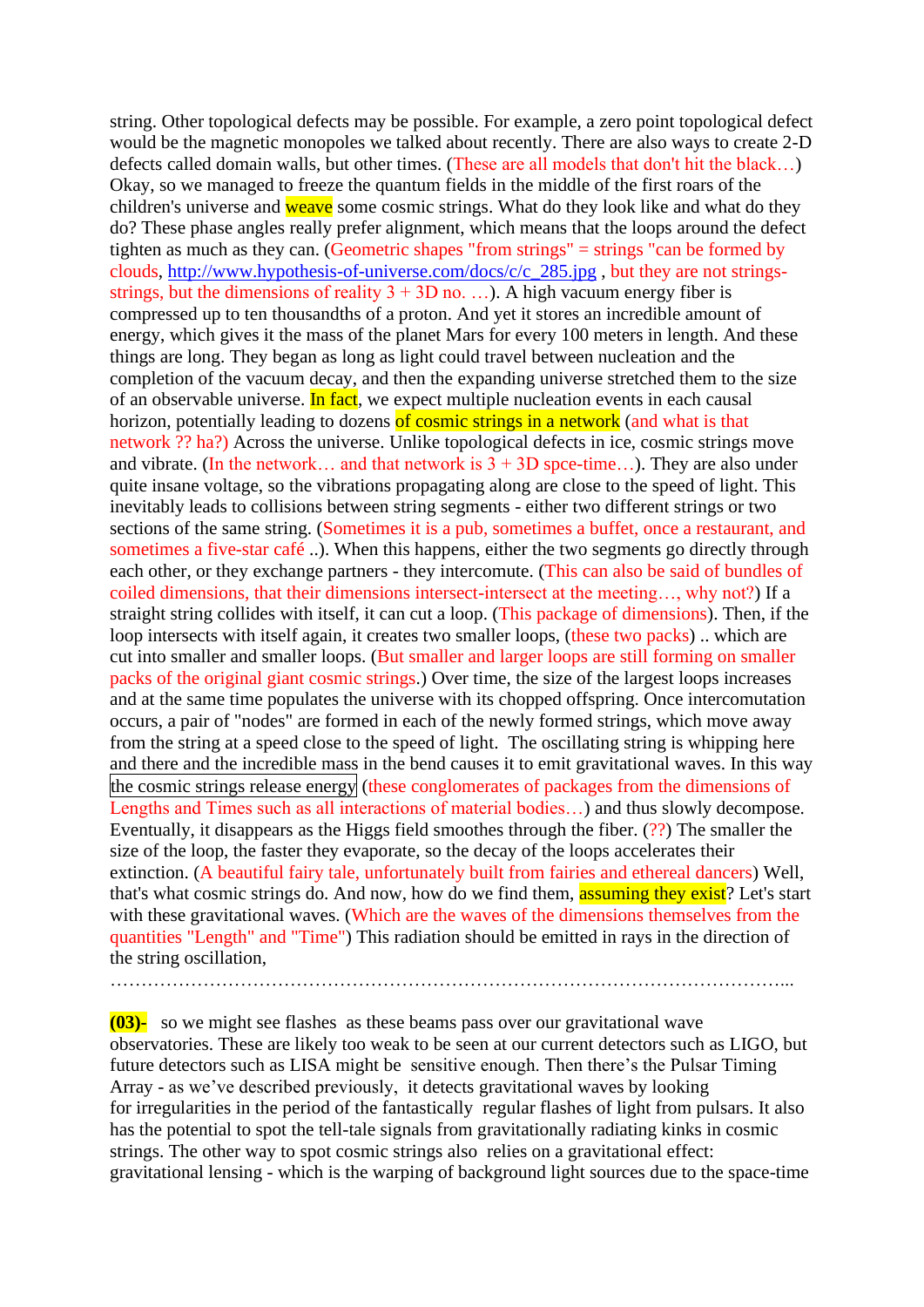warping effect of gravity. When a massive object sits between us and a distant light source, it bends all passing rays of light inwards, so focusing them towards us. We can see multiple images or even a ring surrounding that lens. A cosmic string would also deflect light towards itself, but that can only lead to a pair of split images, and that could potential leave a chain of split images across the sky. No such chain has yet been detected, but upcoming gigantic allsky surveys may give us the data that we need to find these. Now if we do find a cosmic string, there's one other point of confusion we'd need to settle. Is this a cosmic string, or is it a cosmic superstring? You've probably heard of string theory - we've certainly talked about it enough on this show. It's perhaps the most established candidate for a theory of everything - a theory that brings together all physics as we know it. The fundamental building blocks of the theory are these subatomic 1-dimensional filaments called, fittingly, strings. The strings of string theory have nothing to do with the cosmic strings that I described. For one thing, they're ridiculously tiny instead of universe-sized. However the universe may have found a way to confuse the two. Many physicists think that in the extremely early universe the socalled inflationary epoch expanded the subatomic into the cosmic. Some of these stringtheoretic strings may have been stretched to universe-size by that event. Now those are called cosmic superstrings, and annoyingly they behave like "regular" cosmic strings in many ways - like the gravitational waves and the lensing. But there are differences. While cosmic strings almost always intercommute when they collide, cosmic superstrings are far more likely to pass straight through each other, which reduces the rate of chopping up. They can also form junctions, specifically where two different types of superstring meet and combine to form a third, connected string which is, in a sense, a combination of the two. This gives us a potential way to distinguish our cosmic string-type. If one of these superstring junctions does any gravitational lensing, it should produce a six-part image, perhaps with a parade of split pairs approaching it. Observation of such a junction would be the best - dare I say only evidence to date in support of string theory. We also expect cosmic superstrings to decay less quickly because they don't chop into loops as fast. That means they should result in a stronger gravitational wave background, and possibly a distinct gravitational wave signature.

Now we haven't actually found cosmic strings or superstrings … yet. But our searches have given us bounds on the range of allowed tensions–and therefore energies–of these things. And we have to keep looking, because it's very possible that the universe is riddled with veins of its primordial vacuum. If we can find one who knows what we'll learn? We may discover truths about the origins of the universe, or the nature of quantum fields, or the validity of string theory. Many murky mysteries may become as clear as a well-made ice cube. I mean, what better way to see its inner workings of the universe than to find a crack in the fabric of spacetime.

………………………………………………………………………………………………….

(03) - so we could see flashes as these rays pass through our gravitational wave observatories. These are probably too weak to be seen on our current detectors, such as LIGO, but future detectors, such as LISA, may be sensitive enough. Then there's the Pulsar Timing Array - as we described earlier, it detects gravitational waves by looking for irregularities in a period of fantastically regular flashes of light from the pulsars. It also has the potential to detect communication signals from gravitationally emitting knots in cosmic strings. Another way to observe cosmic strings also relies on the gravitational effect: the gravitational lens - which is the deformation of background light sources due to the space-time deformation effect of gravity. When a massive object sits between us and a distant source of light, it bends all the passing rays of light inward, so that it focuses towards us. We can see more pictures or even a ring around this lens. The cosmic string would also deflect the light towards each other, but this can only lead to a pair of split images, which could potentially leave a string of split